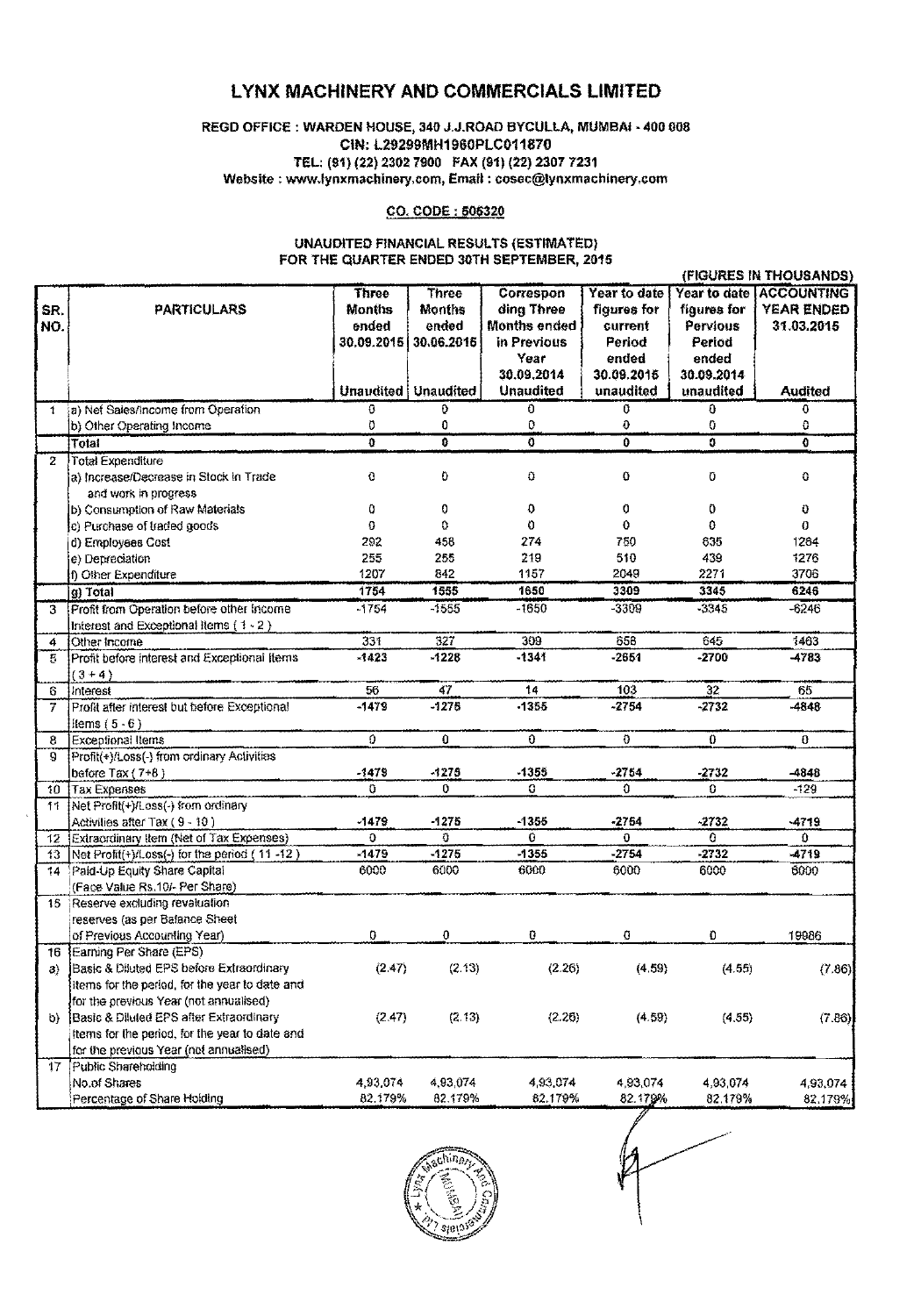|    | LYNX MACHINERY AND COMMERCIALS LIMITED      |         |         |         |         |         |         |
|----|---------------------------------------------|---------|---------|---------|---------|---------|---------|
|    | 18 Promoters and Promoter Group             |         |         |         |         |         |         |
|    | <b>Share Holding</b>                        |         |         |         |         |         |         |
| aì | Pledged/Encumbered                          |         |         |         |         |         |         |
|    | # of Shares                                 | 0       | 0       | 0       | o       | O       | 0       |
|    | Percentage of Shares (as a % of total share | Nil     | ΝIΙ     | Nit     | Nil     | Nii     | NШ      |
|    | holding of promoter and promoter Group)     |         |         |         |         |         |         |
|    | Percentage of Shares (as a % of total share | NI      | NĦ      | Νiί     | Nii     | Νi      | Ni      |
|    | Capital of the Company)                     |         |         |         |         |         |         |
| b) | Non-encumbered                              |         |         |         |         |         |         |
|    | # of Shares                                 | 106926  | 106926  | 106926  | 106926  | 106926  | 106926  |
|    | Percentage of Shares (as a % of total share |         |         |         |         |         |         |
|    | holding of promoter and promoter Group)     | 100%    | 100%    | 100%    | 100%    | 100%    | 100%    |
|    | Percentage of Shares (as a % of total share | 17.821% | 17.821% | 17.821% | 17.821% | 17.821% | 17.821% |
|    | (Capital of the Company)                    |         |         |         |         |         |         |

Note: 1) The Above results have been approved by the Board of Directors at Its meeting held on 31.10.2015 at Mumbai.

: 2) Previous periods figures have been regrouped/rearranged wherever necessary.

; 3) This Is a SIngle segment company jn accordance with the AS·17 (Segment Reporting)

issued by the ICAL Hence the question of disclosure of segment information does not arise.

: 4) Deferred Taxes as per AS-22 if any will be ascertained after Audit while finalising the accounts.

. 5) No Investors complaints were received during the quarter ended 30.092015

PLACE: MUMBAI<br>DATE: 31.10.2015



ON BEHALF OF BOARD OF DIRECTORS FOR LYNX MACHINERY AND COMMERCIALS LTD. PAD**MANABH JAJODIA** DIRECTOR